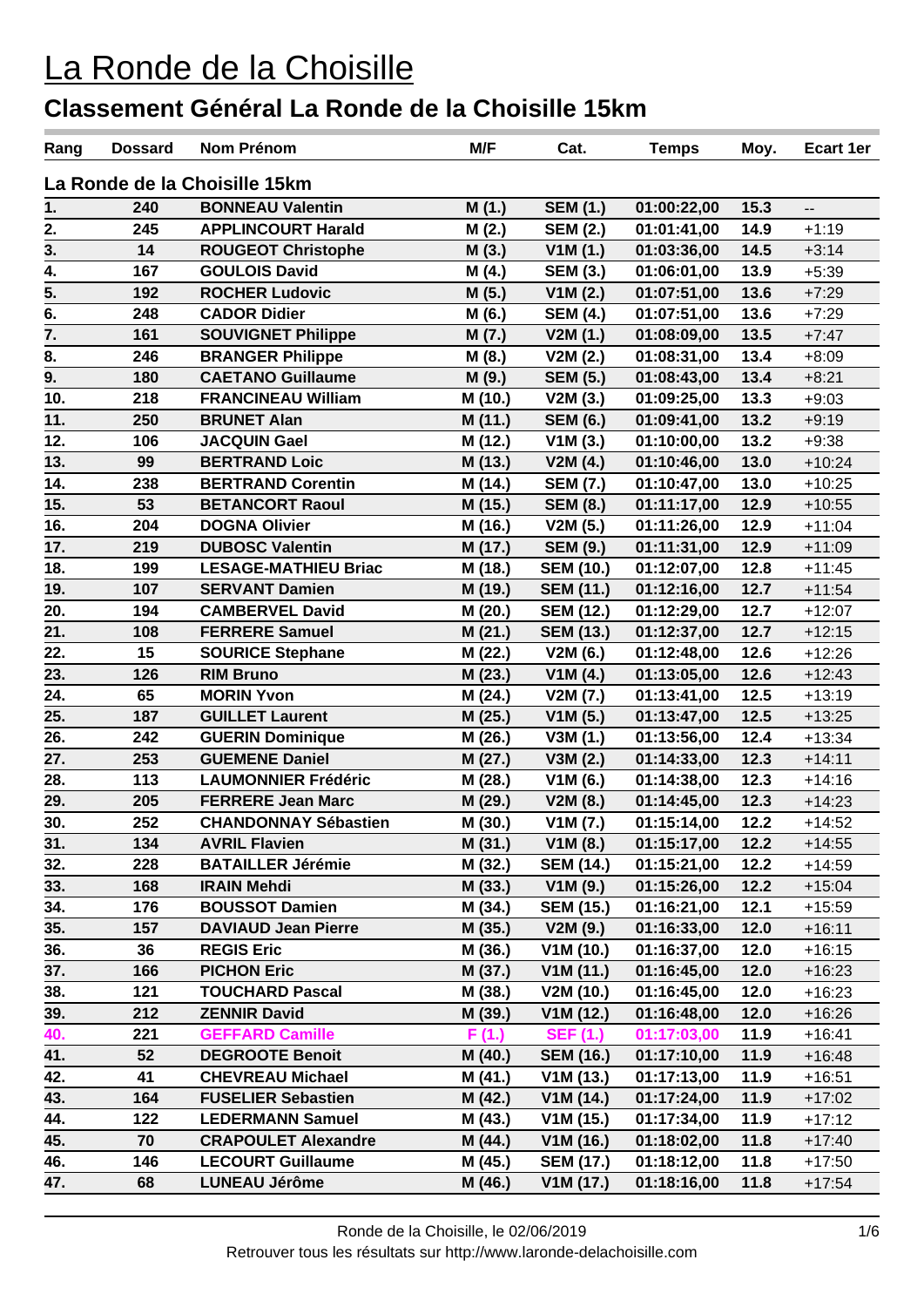| Rang             | <b>Dossard</b> | Nom Prénom                     | M/F        | Cat.                   | <b>Temps</b> | Moy. | Ecart 1er |
|------------------|----------------|--------------------------------|------------|------------------------|--------------|------|-----------|
| 48.              | 151            | <b>VARY Patrick</b>            | M (47.)    | V3M(3.)                | 01:18:18,00  | 11.8 | $+17:56$  |
| 49.              | 148            | <b>MORIN Fabrice</b>           | M (48.)    | V1M (18.)              | 01:18:39,00  | 11.7 | $+18:17$  |
| 50.              | 49             | <b>PERONNET Sandrine</b>       | (2.)<br>F. | V1F(1.)                | 01:18:50,00  | 11.7 | $+18:28$  |
| 51.              | 235            | <b>GAUTIER Alain</b>           | M (49.)    | V1M (19.)              | 01:19:00,00  | 11.6 | $+18:38$  |
| 52.              | 118            | <b>HENRIQUES José</b>          | M (50.)    | V2M (11.)              | 01:19:04,00  | 11.6 | $+18:42$  |
| 53.              | 23             | <b>RAYMOND Baptiste</b>        | M (51.)    | <b>JUM (1.)</b>        | 01:19:05,00  | 11.6 | $+18:43$  |
| 54.              | 220            | <b>PINAULT Cecile</b>          | F(3.)      | <b>SEF (2.)</b>        | 01:19:08,00  | 11.6 | $+18:46$  |
| 55.              | 179            | <b>MÉTIVIER Mickaël</b>        | M (52.)    | V1M(20.)               | 01:19:13,00  | 11.6 | $+18:51$  |
| 56.              | 116            | <b>BARON Christophe</b>        | M (53.)    | V2M (12.)              | 01:19:30,00  | 11.6 | $+19:08$  |
| 57.              | 101            | <b>LEGRAND Bernard</b>         | M (54.)    | V3M(4.)                | 01:19:49,00  | 11.5 | $+19:27$  |
| 58.              | 229            | <b>COOLS Laurent</b>           | M (55.)    | V2M (13.)              | 01:19:55,00  | 11.5 | $+19:33$  |
| 59.              | 142            | <b>CAILLE Gaelle</b>           | F(4.)      | <b>SEF (3.)</b>        | 01:20:02,00  | 11.5 | $+19:40$  |
| 60.              | 30             | <b>COIPEAU Jérôme</b>          | M (56.)    | V1M(21.)               | 01:20:17,00  | 11.5 | $+19:55$  |
| 61.              | 236            | <b>COUAMAIS Frédéric</b>       | M (57.)    | V1M(22.)               | 01:20:29,00  | 11.4 | $+20:07$  |
| 62.              | 24             | <b>BOISSEAU Jonathan</b>       | M (58.)    | <b>SEM (18.)</b>       | 01:20:35,00  | 11.4 | $+20:13$  |
| 63.              | 129            | <b>POITEVIN Quentin</b>        | M (59.)    | <b>SEM (19.)</b>       | 01:20:47,00  | 11.4 | $+20:25$  |
| 64.              | 63             | <b>HERRERO Thibaud</b>         | M(60.)     | <b>SEM (20.)</b>       | 01:20:57,00  | 11.4 | $+20:35$  |
| 65.              | 96             | <b>CHALUMEAU Pascal</b>        | M (61.)    | V2M (14.)              | 01:21:03,00  | 11.4 | $+20:41$  |
| 66.              | 217            | <b>DROMEL Cédric</b>           | M (62.)    | V1M(23.)               | 01:21:08,00  | 11.3 | $+20:46$  |
| 67.              | 206            | <b>RAMOS Sarah</b>             | F(5.)      | V1F(2.)                | 01:21:08,00  | 11.3 | $+20:46$  |
| 68.              | 27             | <b>GOURREAU Fabrice</b>        | M (63.)    | <b>SEM (21.)</b>       | 01:21:25,00  | 11.3 | $+21:03$  |
| 69.              | 79             | <b>MONDOT Francesca</b>        | F(6.)      | V1F(3.)                | 01:21:27,00  | 11.3 | $+21:05$  |
| 70.              | 16             | <b>ADAM Eric</b>               | M (64.)    | V1M(24.)               | 01:21:34,00  | 11.3 | $+21:12$  |
| 71.              | 213            | <b>BOILEAU Pierre</b>          | M (65.)    | <b>SEM (22.)</b>       | 01:21:56,00  | 11.2 | $+21:34$  |
| 72.              | 216            | <b>PIBAROT Steve</b>           | M (66.)    | V2M (15.)              | 01:22:02,00  | 11.2 | $+21:40$  |
| 73.              | 195            | <b>TOURENNE Eddy</b>           | M (67.)    | <b>SEM (23.)</b>       | 01:22:06,00  | 11.2 | $+21:44$  |
| 74.              | 81             | <b>PASZCZYK Eric</b>           | M (68.)    | V1M(25.)               | 01:22:09,00  | 11.2 | $+21:47$  |
| 75.              | 97             | <b>VENEAULT Yoann</b>          | M (69.)    | V1M(26.)               | 01:22:10,00  | 11.2 | $+21:48$  |
| 76.              | 135            | <b>SAHBY Ali</b>               | M (70.)    | V1M(27.)               | 01:22:12,00  | 11.2 | $+21:50$  |
| 77.              | 230            | <b>HEMON Guillaume</b>         | M (71.)    | <b>SEM (24.)</b>       | 01:22:22,00  | 11.2 | $+22:00$  |
| $\overline{78.}$ | 61             | <b>BRUNEAU Antoine</b>         | M (72.)    | <b>SEM (25.)</b>       | 01:22:26,00  | 11.2 | $+22:04$  |
| 79.              | 69             | <b>THOMAS Guillaume</b>        | M (73.)    | V <sub>1</sub> M (28.) | 01:22:46,00  | 11.1 | $+22:24$  |
| 80.              | 11             | <b>GAILLARD David</b>          | M (74.)    | V1M(29.)               | 01:22:49,00  | 11.1 | $+22:27$  |
| 81.              | 189            | <b>COSTE Bruno</b>             | M (75.)    | V2M (16.)              | 01:22:51,00  | 11.1 | $+22:29$  |
| 82.              | 140            | <b>KASPRZAK Remi</b>           | M (76.)    | <b>SEM (26.)</b>       | 01:22:51,00  | 11.1 | +22:29    |
| 83.              | 102            | <b>BOUGIS Anne-Laure</b>       | F(7.)      | <b>SEF (4.)</b>        | 01:22:51,00  | 11.1 | $+22:29$  |
| 84.              | 104            | <b>THERY MERLAND Frédéric</b>  | M (77.)    | <b>SEM (27.)</b>       | 01:23:01,00  | 11.1 | $+22:39$  |
| 85.              | 144            | <b>BART Nicolas</b>            | M (78.)    | <b>SEM (28.)</b>       | 01:23:05,00  | 11.1 | $+22:43$  |
| 86.              | 244            | <b>MEL Nelly</b>               | F(8.)      | V2F(1.)                | 01:23:07,00  | 11.1 | $+22:45$  |
| 87.              | 19             | <b>HERVAGAULT Laurent</b>      | M (79.)    | V2M (17.)              | 01:23:07,00  | 11.1 | $+22:45$  |
| 88.              | 208            | <b>LE GUEL Franck</b>          | M (80.)    | V1M(30.)               | 01:23:09,00  | 11.1 | $+22:47$  |
| 89.              | 239            | <b>MALBRANT Christophe</b>     | M (81.)    | V2M (18.)              | 01:23:10,00  | 11.1 | $+22:48$  |
| 90.              | 200            | <b>LESAGE-MATHIEU Clémence</b> | F(9.)      | <b>SEF (5.)</b>        | 01:23:11,00  | 11.1 | $+22:49$  |
| 91.              | 136            | <b>COUTHON Cyrille</b>         | M (82.)    | V1M(31.)               | 01:23:19,00  | 11.0 | $+22:57$  |
| 92.              | 54             | <b>SOUCHU Mikael</b>           | M (83.)    | <b>SEM (29.)</b>       | 01:23:19,00  | 11.0 | $+22:57$  |
| 93.              | 184            | <b>MATRAS Alexandre</b>        | M (84.)    | <b>SEM (30.)</b>       | 01:23:25,00  | 11.0 | $+23:03$  |
| 94.              | 17             | <b>BOILEAU Régis</b>           | M (85.)    | V1M(32.)               | 01:23:28,00  | 11.0 | $+23:06$  |
| 95.              | 226            | <b>BOULEMLOUJ Zakariaa</b>     | M (86.)    | V1M(33.)               | 01:23:33,00  | 11.0 | $+23:11$  |
| 96.              | 42             | <b>DELAVALLE Rodolphe</b>      | M (87.)    | V1M(34.)               | 01:24:26,00  | 10.9 | $+24:04$  |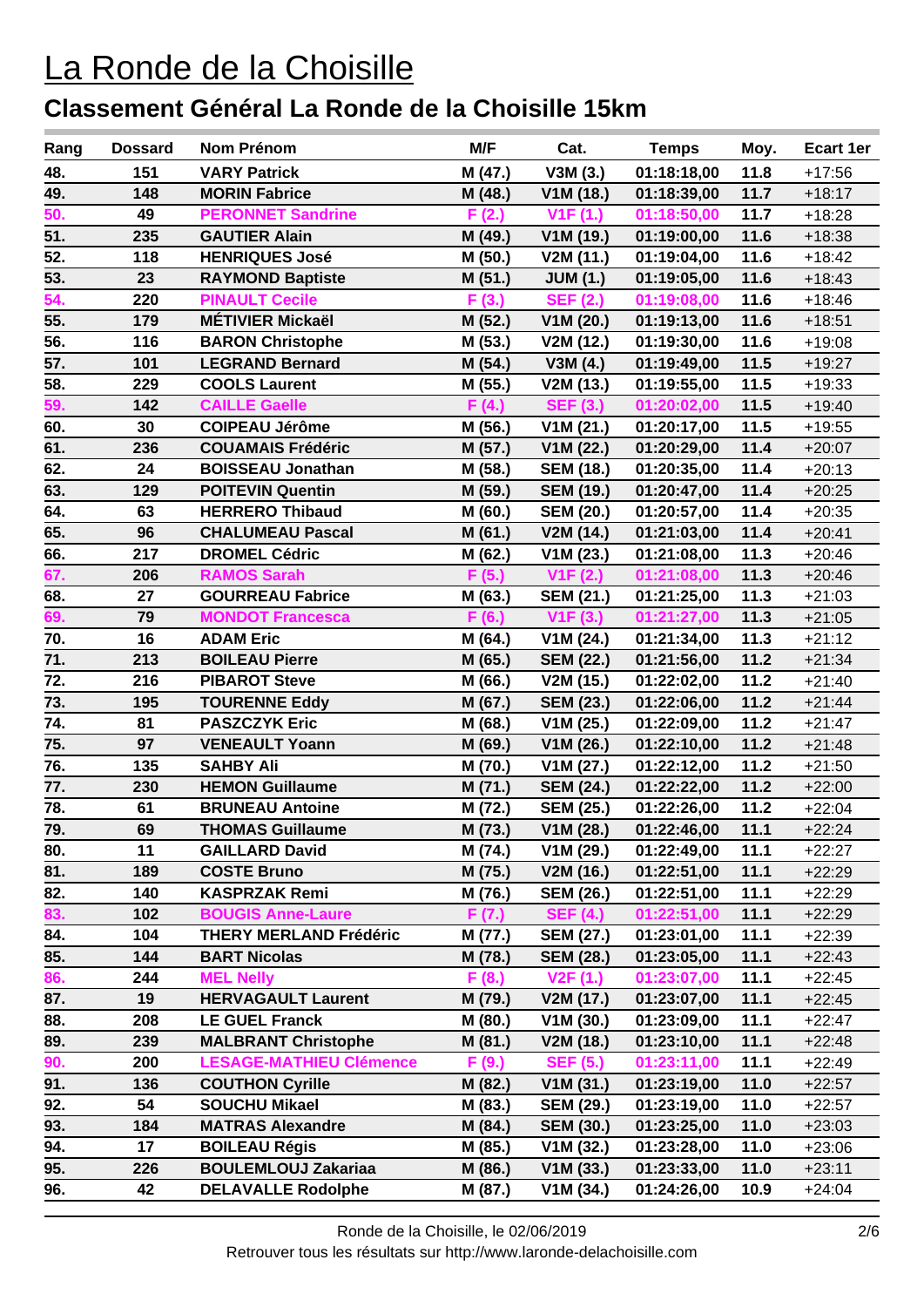| Rang | <b>Dossard</b> | Nom Prénom                       | M/F      | Cat.             | <b>Temps</b> | Moy. | Ecart 1er |
|------|----------------|----------------------------------|----------|------------------|--------------|------|-----------|
| 97.  | 170            | <b>LEGEAY Franck</b>             | M (88.)  | V1M(35.)         | 01:24:48,00  | 10.8 | $+24:26$  |
| 98.  | 158            | <b>DECOGNET Pascal</b>           | M (89.)  | V2M (19.)        | 01:24:48,00  | 10.8 | $+24:26$  |
| 99.  | 251            | <b>HECQ Georges</b>              | M (90.)  | V4M(1.)          | 01:24:55,00  | 10.8 | $+24:33$  |
| 100. | 26             | <b>GAUTIER Edouard</b>           | M (91.)  | <b>SEM (31.)</b> | 01:25:04,00  | 10.8 | $+24:42$  |
| 101. | 34             | <b>CAPREDON Clara</b>            | F (10.)  | <b>SEF (6.)</b>  | 01:25:08,00  | 10.8 | $+24:46$  |
| 102. | 37             | <b>RENOIRE Loic</b>              | M (92.)  | <b>SEM (32.)</b> | 01:25:25,00  | 10.8 | $+25:03$  |
| 103. | 215            | <b>RIVIERE Laurent</b>           | M (93.)  | V1M (36.)        | 01:25:37,00  | 10.7 | $+25:15$  |
| 104. | 60             | <b>COURTIN Jean-Luc</b>          | M (94.)  | V3M(5.)          | 01:25:57,00  | 10.7 | $+25:35$  |
| 105. | 243            | <b>GASNIER Rémi</b>              | M (95.)  | V1M(37.)         | 01:25:59,00  | 10.7 | $+25:37$  |
| 106. | 57             | <b>PICARD Florent</b>            | M (96.)  | <b>SEM (33.)</b> | 01:26:01,00  | 10.7 | $+25:39$  |
| 107. | 109            | <b>ANDRIEUX Sylvain</b>          | M (97.)  | <b>SEM (34.)</b> | 01:26:09,00  | 10.7 | $+25:47$  |
| 108. | 172            | <b>MARCHAND Thierry</b>          | M (98.)  | V1M(38.)         | 01:26:10,00  | 10.7 | $+25:48$  |
| 109. | 25             | <b>ARMAND Nicolas</b>            | M (99.)  | V1M(39.)         | 01:26:16,00  | 10.7 | $+25:54$  |
| 110. | 43             | <b>MONTHEIL-CARREIRO Nicolas</b> | M (100.) | <b>SEM (35.)</b> | 01:26:20,00  | 10.7 | $+25:58$  |
| 111. | 48             | <b>PEREIRA Damien</b>            | M (101.) | <b>SEM (36.)</b> | 01:26:24,00  | 10.6 | $+26:02$  |
| 112. | 8              | <b>PERROUX Mathieu</b>           | M (102.) | <b>SEM (37.)</b> | 01:26:27,00  | 10.6 | $+26:05$  |
| 113. | 95             | <b>FERRE Pascal</b>              | M (103.) | V3M (6.)         | 01:26:41,00  | 10.6 | $+26:19$  |
| 114. | 89             | <b>DEBRE Philippe</b>            | M (104.) | V2M (20.)        | 01:26:43,00  | 10.6 | $+26:21$  |
| 115. | 114            | <b>HAMON Frederic</b>            | M (105.) | <b>SEM (38.)</b> | 01:26:46,00  | 10.6 | $+26:24$  |
| 116. | 210            | <b>BARBEREAU Didier</b>          | M (106.) | V2M(21.)         | 01:26:55,00  | 10.6 | $+26:33$  |
| 117. | 163            | <b>TOURNIER Mickael</b>          | M (107.) | <b>SEM (39.)</b> | 01:27:16,00  | 10.5 | $+26:54$  |
| 118. | 139            | <b>BRUN Claire</b>               | F(11.)   | V1F(4.)          | 01:27:26,00  | 10.5 | $+27:04$  |
| 119. | 211            | <b>GIACOSA Michel</b>            | M (108.) | V3M (7.)         | 01:27:46,00  | 10.5 | $+27:24$  |
| 120. | 177            | <b>SANTINI Olivier</b>           | M (109.) | V2M(22.)         | 01:27:47,00  | 10.5 | $+27:25$  |
| 121. | 196            | <b>RAAD Jacques</b>              | M (110.) | <b>SEM (40.)</b> | 01:27:49,00  | 10.5 | $+27:27$  |
| 122. | 256            | <b>REGUENEAU Alban</b>           | M (111.) | <b>SEM (41.)</b> | 01:28:13,00  | 10.4 | $+27:51$  |
| 123. | 110            | <b>MARCEL Philippe</b>           | M (112.) | V2M(23.)         | 01:28:15,00  | 10.4 | $+27:53$  |
| 124. | 44             | <b>ROUXEL Emeline</b>            | F (12.)  | <b>SEF (7.)</b>  | 01:28:22,00  | 10.4 | $+28:00$  |
| 125. | 33             | <b>PORCHER Reynald</b>           | M (113.) | <b>SEM (42.)</b> | 01:28:28,00  | 10.4 | $+28:06$  |
| 126. | 231            | <b>DERBARD Freddy</b>            | M (114.) | <b>SEM (43.)</b> | 01:28:28,00  | 10.4 | $+28:06$  |
| 127. | 92             | <b>DESBOURDES Romain</b>         | M (115.) | <b>SEM (44.)</b> | 01:28:34,00  | 10.4 | $+28:12$  |
| 128. | 38             | <b>JOURDAIN Stephane</b>         | M (116.) | V1M (40.)        | 01:28:55,00  | 10.3 | $+28:33$  |
| 129. | 203            | <b>BEAUSOLEIL Christophe</b>     | M (117.) | V1M(41.)         | 01:29:15,00  | 10.3 | $+28:53$  |
| 130. | 85             | <b>CARTESSE Jérémie</b>          | M (118.) | V1M(42.)         | 01:29:47,00  | 10.2 | $+29:25$  |
| 131. | 137            | <b>SACHOT Pascal</b>             | M (119.) | V2M(24.)         | 01:29:47,00  | 10.2 | $+29:25$  |
| 132. | 77             | <b>SIMON Maxime</b>              | M (120.) | V1M(43.)         | 01:29:48,00  | 10.2 | $+29:26$  |
| 133. | 80             | <b>ADDA BENATTIA Yannick</b>     | M (121.) | V1M(44.)         | 01:29:55,00  | 10.2 | $+29:33$  |
| 134. | 103            | <b>FOUGERAY Jordan</b>           | M (122.) | <b>SEM (45.)</b> | 01:29:56,00  | 10.2 | $+29:34$  |
| 135. | 155            | <b>ALBERQUE REYES Isabelle</b>   | F(13.)   | V1F(5.)          | 01:30:20,00  | 10.2 | $+29:58$  |
| 136. | 76             | <b>VENCES Philippe</b>           | M (123.) | V1M(45.)         | 01:30:43,00  | 10.1 | $+30:21$  |
| 137. | 197            | <b>VILLEMANT Victor</b>          | M (124.) | <b>JUM (2.)</b>  | 01:31:17,00  | 10.1 | $+30:55$  |
| 138. | 29             | <b>BOULARD Nicole</b>            | F(14.)   | V3F(1.)          | 01:31:17,00  | 10.1 | $+30:55$  |
| 139. | 178            | <b>CAILLIBOT Didier</b>          | M (125.) | V2M (25.)        | 01:31:27,00  | 10.1 | $+31:05$  |
| 140. | 165            | <b>PIEDEBOUT Romain</b>          | M (126.) | <b>SEM (46.)</b> | 01:31:35,00  | 10.0 | $+31:13$  |
| 141. | 241            | <b>CLEMENT Jean</b>              | M (127.) | V3M (8.)         | 01:31:39,00  | 10.0 | $+31:17$  |
| 142. | 233            | <b>BATAILLE Emmanuel</b>         | M (128.) | <b>SEM (47.)</b> | 01:31:43,00  | 10.0 | $+31:21$  |
| 143. | 224            | <b>SALIOT Julien</b>             | M (129.) | <b>SEM (48.)</b> | 01:31:44,00  | 10.0 | $+31:22$  |
| 144. | 35             | <b>AUDET Clémence</b>            | F (15.)  | <b>SEF (8.)</b>  | 01:31:57,00  | 10.0 | $+31:35$  |
| 145. | 59             | <b>GAILLARD Florence</b>         | F (16.)  | <b>SEF (9.)</b>  | 01:31:59,00  | 10.0 | $+31:37$  |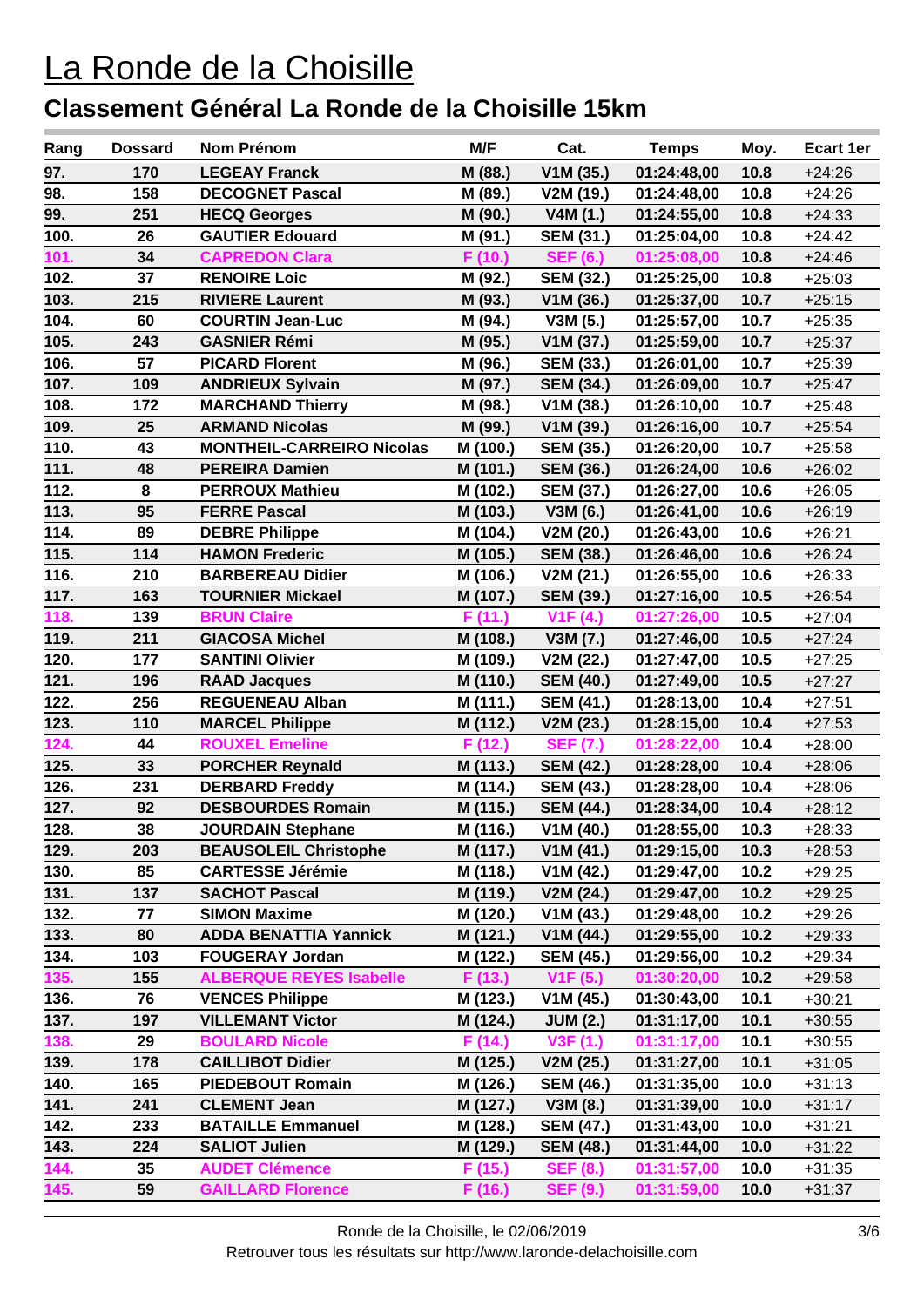| Rang | <b>Dossard</b>   | <b>Nom Prénom</b>              | M/F      | Cat.                  | <b>Temps</b> | Moy. | Ecart 1er |
|------|------------------|--------------------------------|----------|-----------------------|--------------|------|-----------|
| 146. | 223              | <b>BENYELLES Paul</b>          | M (130.) | V1M (46.)             | 01:32:07,00  | 10.0 | $+31:45$  |
| 147. | 51               | <b>DAVEREDE Sébastien</b>      | M (131.) | V1M(47.)              | 01:32:12,00  | 10.0 | $+31:50$  |
| 148. | 83               | <b>MICHAUD Bernard</b>         | M (132.) | V2M (26.)             | 01:32:20,00  | 10.0 | $+31:58$  |
| 149. | 45               | <b>COUSINOT Romuald</b>        | M (133.) | <b>SEM (49.)</b>      | 01:32:24,00  | 10.0 | $+32:02$  |
| 150. | 90               | <b>CASTEL Jean-François</b>    | M (134.) | V3M(9.)               | 01:32:24,00  | 10.0 | $+32:02$  |
| 151. | 58               | <b>STEQUERT Laurent</b>        | M (135.) | V1M(48.)              | 01:33:09,00  | 9.9  | $+32:47$  |
| 152. | 202              | <b>RICHY Gwénaëlle</b>         | F (17.)  | V <sub>1</sub> F (6.) | 01:33:09,00  | 9.9  | $+32:47$  |
| 153. | 128              | <b>LAURON MOREAU Dominique</b> | M (136.) | V2M (27.)             | 01:33:20,00  | 9.9  | $+32:58$  |
| 154. | 78               | <b>GOUIN Sebastien</b>         | M (137.) | V1M (49.)             | 01:33:35,00  | 9.8  | $+33:13$  |
| 155. | 198              | <b>AUZANNEAU Sébastien</b>     | M (138.) | V1M(50.)              | 01:33:38,00  | 9.8  | $+33:16$  |
| 156. | 84               | <b>MEME Bruno</b>              | M (139.) | V2M (28.)             | 01:33:54,00  | 9.8  | $+33:32$  |
| 157. | 10               | <b>LAGASQUIE Eva</b>           | F (18.)  | <b>SEF (10.)</b>      | 01:34:13,00  | 9.8  | $+33:51$  |
| 158. | 71               | <b>PIOGER Fabien</b>           | M (140.) | <b>SEM (50.)</b>      | 01:34:16,00  | 9.8  | $+33:54$  |
| 159. | 87               | <b>NOËL Frédéric</b>           | M (141.) | V2M (29.)             | 01:34:19,00  | 9.7  | $+33:57$  |
| 160. | 82               | <b>LOZE Denis</b>              | M (142.) | V1M(51.)              | 01:34:26,00  | 9.7  | $+34:04$  |
| 161. | 225              | <b>CHAINTRON Cedric</b>        | M (143.) | V1M(52.)              | 01:34:36,00  | 9.7  | $+34:14$  |
| 162. | 247              | <b>JAVET Michel</b>            | M (144.) | V2M(30.)              | 01:35:01,00  | 9.7  | $+34:39$  |
| 163. | 138              | <b>GIRARDIN Hervé</b>          | M (145.) | V1M(53.)              | 01:35:05,00  | 9.7  | $+34:43$  |
| 164. | 182              | <b>GENET Grégory</b>           | M (146.) | <b>SEM (51.)</b>      | 01:35:12,00  | 9.7  | $+34:50$  |
| 165. | 181              | <b>GENET Jean</b>              | M (147.) | V3M (10.)             | 01:35:13,00  | 9.7  | $+34:51$  |
| 166. | 39               | <b>RIGAULT Jacques</b>         | M (148.) | V3M (11.)             | 01:35:15,00  | 9.7  | $+34:53$  |
| 167. | 227              | <b>JOURAND Clément</b>         | M (149.) | <b>SEM (52.)</b>      | 01:35:16,00  | 9.7  | $+34:54$  |
| 168. | 143              | <b>LEROY Vincent</b>           | M (150.) | V1M (54.)             | 01:35:18,00  | 9.6  | $+34:56$  |
| 169. | 234              | <b>LOPIN Sophie</b>            | F (19.)  | V <sub>1</sub> F(7.)  | 01:35:27,00  | 9.6  | $+35:05$  |
| 170. | 255              | <b>POTTIER Alice</b>           | F(20.)   | <b>SEF (11.)</b>      | 01:35:29,00  | 9.6  | $+35:07$  |
| 171. | 32               | <b>BISSIERES Thomas</b>        | M (151.) | <b>SEM (53.)</b>      | 01:35:35,00  | 9.6  | $+35:13$  |
| 172. | 1                | <b>BAUDOIN Rémi</b>            | M (152.) | <b>SEM (54.)</b>      | 01:36:00,00  | 9.6  | +35:38    |
| 173. | 159              | <b>DURANT Graziella</b>        | F(21.)   | <b>SEF (12.)</b>      | 01:36:55,00  | 9.5  | $+36:33$  |
| 174. | 193              | <b>MAROIS Guy</b>              | M (153.) | V3M (12.)             | 01:37:06,00  | 9.5  | $+36:44$  |
| 175. | 232              | DÉSIRÉ Thibaut                 | M (154.) | <b>SEM (55.)</b>      | 01:37:14,00  | 9.5  | $+36:52$  |
| 176. | 237              | <b>LECOMTE Dany</b>            | M (155.) | V2M(31.)              | 01:37:15,00  | 9.5  | $+36:53$  |
| 177. | 31               | <b>TESSIER Pierre</b>          | M (156.) | V1M(55.)              | 01:37:16,00  | 9.4  | $+36:54$  |
| 178. | 47               | <b>ARTIGA Denis</b>            | M (157.) | <b>SEM (56.)</b>      | 01:37:22,00  | 9.4  | $+37:00$  |
| 179. | $\boldsymbol{9}$ | <b>CORMIER Graziella</b>       | F (22.)  | <b>SEF (13.)</b>      | 01:37:28,00  | 9.4  | $+37:06$  |
| 180. | 160              | <b>FERNANDES José</b>          | M (158.) | V2M (32.)             | 01:37:50,00  | 9.4  | $+37:28$  |
| 181. | 173              | <b>BRIANT Cyril</b>            | M (159.) | V1M(56.)              | 01:38:14,00  | 9.4  | $+37:52$  |
| 182. | 105              | <b>BOUSSARD Olivier</b>        | M (160.) | V1M(57.)              | 01:38:24,00  | 9.3  | $+38:02$  |
| 183. | 74               | <b>ROY Martin</b>              | M (161.) | V1M(58.)              | 01:38:27,00  | 9.3  | +38:05    |
| 184. | 127              | <b>LIVET Johan</b>             | M (162.) | <b>SEM (57.)</b>      | 01:38:28,00  | 9.3  | +38:06    |
| 185. | 201              | <b>GENDRE Nadine</b>           | F(23.)   | V3F(2.)               | 01:38:47,00  | 9.3  | $+38:25$  |
| 186. | 56               | <b>BARDU Amelie</b>            | F(24.)   | <b>SEF (14.)</b>      | 01:39:57,00  | 9.2  | +39:35    |
| 187. | 119              | <b>STEBLESKI Romuald</b>       | M (163.) | V1M(59.)              | 01:40:49,00  | 9.1  | +40:27    |
| 188. | 214              | <b>BIZIEN Mickael</b>          | M (164.) | <b>SEM (58.)</b>      | 01:41:07,00  | 9.1  | $+40:45$  |
| 189. | 254              | <b>AUSSOURD Lilian</b>         | M (165.) | <b>SEM (59.)</b>      | 01:41:07,00  | 9.1  | $+40:45$  |
| 190. | 152              | <b>SOUANEF Bruno</b>           | M (166.) | V2M(33.)              | 01:41:25,00  | 9.1  | +41:03    |
| 191. | 133              | <b>CRAND Marie-Cécile</b>      | F (25.)  | V <sub>1</sub> F (8.) | 01:41:54,00  | 9.0  | $+41:32$  |
| 192. | 6                | <b>DIPAOLA Lucas</b>           | M (167.) | <b>SEM (60.)</b>      | 01:42:24,00  | 9.0  | +42:02    |
| 193. | 191              | <b>ANTUNES Dominique</b>       | M (168.) | <b>SEM (61.)</b>      | 01:42:34,00  | 9.0  | $+42:12$  |
| 194. | 175              | <b>FINS Thomas</b>             | M (169.) | <b>SEM (62.)</b>      | 01:42:34,00  | 9.0  | +42:12    |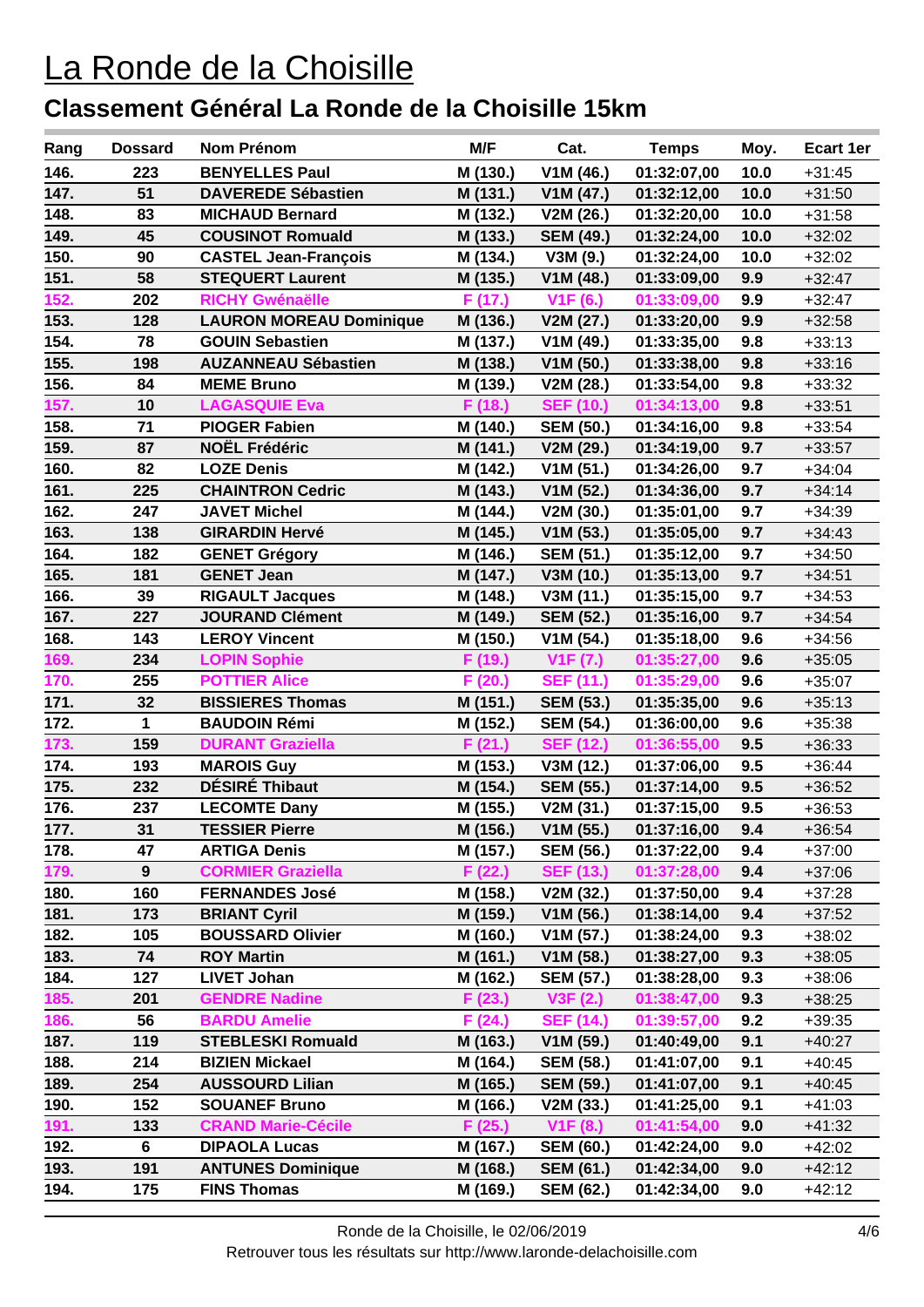| Rang | <b>Dossard</b>          | <b>Nom Prénom</b>          | M/F      | Cat.                   | <b>Temps</b> | Moy. | Ecart 1er |
|------|-------------------------|----------------------------|----------|------------------------|--------------|------|-----------|
| 195. | 28                      | <b>GICQUEL Manuel</b>      | M (170.) | V1M (60.)              | 01:42:45,00  | 8.9  | $+42:23$  |
| 196. | 185                     | <b>MOREAU Fred</b>         | M (171.) | <b>SEM (63.)</b>       | 01:43:04,00  | 8.9  | $+42:42$  |
| 197. | 222                     | <b>JEANNERET Charlotte</b> | F(26.)   | V1F(9.)                | 01:43:10,00  | 8.9  | $+42:48$  |
| 198. | 115                     | <b>CARNAT Sophie</b>       | F (27.)  | V <sub>1</sub> F (10.) | 01:43:13,00  | 8.9  | $+42:51$  |
| 199. | 153                     | <b>HAILLANT Stéphanie</b>  | F (28.)  | <b>SEF (15.)</b>       | 01:43:15,00  | 8.9  | $+42:53$  |
| 200. | 169                     | <b>GILLES Anthony</b>      | M (172.) | <b>SEM (64.)</b>       | 01:43:20,00  | 8.9  | $+42:58$  |
| 201. | 154                     | <b>SAUGER Carine</b>       | F (29.)  | <b>SEF (16.)</b>       | 01:43:20,00  | 8.9  | $+42:58$  |
| 202. | 62                      | <b>GIRAUDON Lucie</b>      | F(30.)   | <b>SEF (17.)</b>       | 01:43:25,00  | 8.9  | $+43:03$  |
| 203. | 22                      | <b>BERNIER Claire</b>      | F(31.)   | V <sub>1</sub> F (11.) | 01:43:43,00  | 8.9  | $+43:21$  |
| 204. | 12                      | <b>SOULARD Frantz</b>      | M (173.) | V2M (34.)              | 01:43:49,00  | 8.9  | $+43:27$  |
| 205. | 13                      | <b>SOULARD Sandrine</b>    | F(32.)   | V2F(2.)                | 01:43:49,00  | 8.9  | $+43:27$  |
| 206. | 40                      | <b>CHEVREAU Caroline</b>   | F (33.)  | V <sub>1</sub> F (12.) | 01:44:02,00  | 8.8  | $+43:40$  |
| 207. | 162                     | <b>PESCHER Carole</b>      | F(34.)   | V2F(3.)                | 01:44:44,00  | 8.8  | $+44:22$  |
| 208. | 67                      | <b>MARNAY Hélène</b>       | F(35.)   | <b>SEF (18.)</b>       | 01:44:45,00  | 8.8  | $+44:23$  |
| 209. | 73                      | <b>DESVIGNES Yvette</b>    | F (36.)  | V2F(4.)                | 01:44:59,00  | 8.8  | $+44:37$  |
| 210. | 112                     | <b>BAURÈS Gérard</b>       | M (174.) | V3M(13.)               | 01:44:59,00  | 8.8  | $+44:37$  |
| 211. | 75                      | <b>EBRARD Philippe</b>     | M (175.) | V1M(61.)               | 01:45:00,00  | 8.8  | $+44:38$  |
| 212. | 64                      | <b>LOUINEAU Philomene</b>  | F(37.)   | V1F (13.)              | 01:45:31,00  | 8.7  | $+45:09$  |
| 213. | 46                      | <b>LEBLANC Patrice</b>     | M (176.) | V1M(62.)               | 01:45:34,00  | 8.7  | $+45:12$  |
| 214. | 21                      | <b>MENON Frantz</b>        | M (177.) | V2M(35.)               | 01:45:48,00  | 8.7  | $+45:26$  |
| 215. | 98                      | <b>BERTRAND Christelle</b> | F (38.)  | V2F(5.)                | 01:45:53,00  | 8.7  | $+45:31$  |
| 216. | 150                     | <b>BIGNON Lydie</b>        | F (39.)  | <b>SEF (19.)</b>       | 01:45:55,00  | 8.7  | $+45:33$  |
| 217. | 100                     | <b>FOUGERAY Vanessa</b>    | F (40.)  | <b>SEF (20.)</b>       | 01:45:55,00  | 8.7  | $+45:33$  |
| 218. | 145                     | <b>MASVIGNER T</b>         | M (178.) | V1M(63.)               | 01:46:36,00  | 8.6  | $+46:14$  |
| 219. | 183                     | <b>CECCONE Julie</b>       | F(41.)   | <b>SEF (21.)</b>       | 01:46:48,00  | 8.6  | $+46:26$  |
| 220. | 50                      | <b>ATES Dylan</b>          | M (179.) | <b>SEM (65.)</b>       | 01:47:22,00  | 8.6  | $+47:00$  |
| 221. | 149                     | <b>BINET Delphine</b>      | F(42.)   | V <sub>1</sub> F (14.) | 01:47:46,00  | 8.5  | $+47:24$  |
| 222. | 123                     | <b>KROL Joelle</b>         | F(43.)   | V2F(6.)                | 01:48:11,00  | 8.5  | $+47:49$  |
| 223. | 147                     | <b>D'ALTEROCHE Louis</b>   | M (180.) | V2M (36.)              | 01:48:12,00  | 8.5  | $+47:50$  |
| 224. | 141                     | <b>HOGU Lucie</b>          | F(44.)   | <b>SEF (22.)</b>       | 01:48:15,00  | 8.5  | $+47:53$  |
| 225. | 120                     | <b>RECHER Daniel</b>       | M (181.) | V2M (37.)              | 01:48:22,00  | 8.5  | $+48:00$  |
| 226. | 186                     | <b>CHERUAU Christine</b>   | F(45.)   | <b>V2F (7.)</b>        | 01:48:48,00  | 8.4  | $+48:26$  |
| 227. | 190                     | <b>COSTE Chantal</b>       | F(46.)   | V2F(8.)                | 01:48:48,00  | 8.4  | $+48:26$  |
| 228. | 130                     | <b>ROULLIER Fabrice</b>    | M (182.) | V3M(14.)               | 01:49:06,00  | 8.4  | $+48:44$  |
| 229. | 124                     | <b>KROL Didier</b>         | M (183.) | V2M (38.)              | 01:49:24,00  | 8.4  | $+49:02$  |
| 230. | 188                     | <b>SAINSON Adeline</b>     | F (47.)  | <b>SEF (23.)</b>       | 01:49:26,00  | 8.4  | $+49:04$  |
| 231. | 3                       | <b>LEBLANC Enora</b>       | F (48.)  | <b>SEF (24.)</b>       | 01:50:16,00  | 8.3  | $+49:54$  |
| 232. | $\overline{\mathbf{4}}$ | <b>PILLON Sébastien</b>    | M (184.) | <b>SEM (66.)</b>       | 01:50:17,00  | 8.3  | $+49:55$  |
| 233. | 131                     | <b>NOGUES Olivier</b>      | M (185.) | V1M(64.)               | 01:50:55,00  | 8.3  | $+50:33$  |
| 234. | 209                     | <b>COXO Jean</b>           | M (186.) | V4M(2.)                | 01:52:21,00  | 8.2  | $+51:59$  |
| 235. | 72                      | <b>GUYON Claude</b>        | M (187.) | V2M(39.)               | 01:52:31,00  | 8.2  | $+52:09$  |
| 236. | 171                     | <b>BERTRAND Michel</b>     | M (188.) | V2M (40.)              | 01:52:43,00  | 8.1  | $+52:21$  |
| 237. | 132                     | <b>PETITSIGNE Anthony</b>  | M (189.) | V1M(65.)               | 01:53:07,00  | 8.1  | $+52:45$  |
| 238. | 249                     | <b>CAQUERET Mylène</b>     | F (49.)  | <b>SEF (25.)</b>       | 01:53:15,00  | 8.1  | $+52:53$  |
| 239. | 91                      | <b>DELAFOND Corine</b>     | F(50.)   | V <sub>1</sub> F (15.) | 01:53:34,00  | 8.1  | $+53:12$  |
| 240. | 93                      | <b>DELAFOND Lucien</b>     | M (190.) | V2M(41.)               | 01:53:35,00  | 8.1  | $+53:13$  |
| 241. | 174                     | <b>CHOUAN Emmanuel</b>     | M (191.) | V1M (66.)              | 01:53:44,00  | 8.1  | $+53:22$  |
| 242. | $\mathbf{2}$            | <b>DELMOTTE Stephanie</b>  | F(51.)   | <b>SEF (26.)</b>       | 01:54:35,00  | 8.0  | $+54:13$  |
| 243. | 94                      | <b>BRAZILLÉ Elodie</b>     | F (52.)  | V <sub>1</sub> F (16.) | 01:54:49,00  | 8.0  | $+54:27$  |